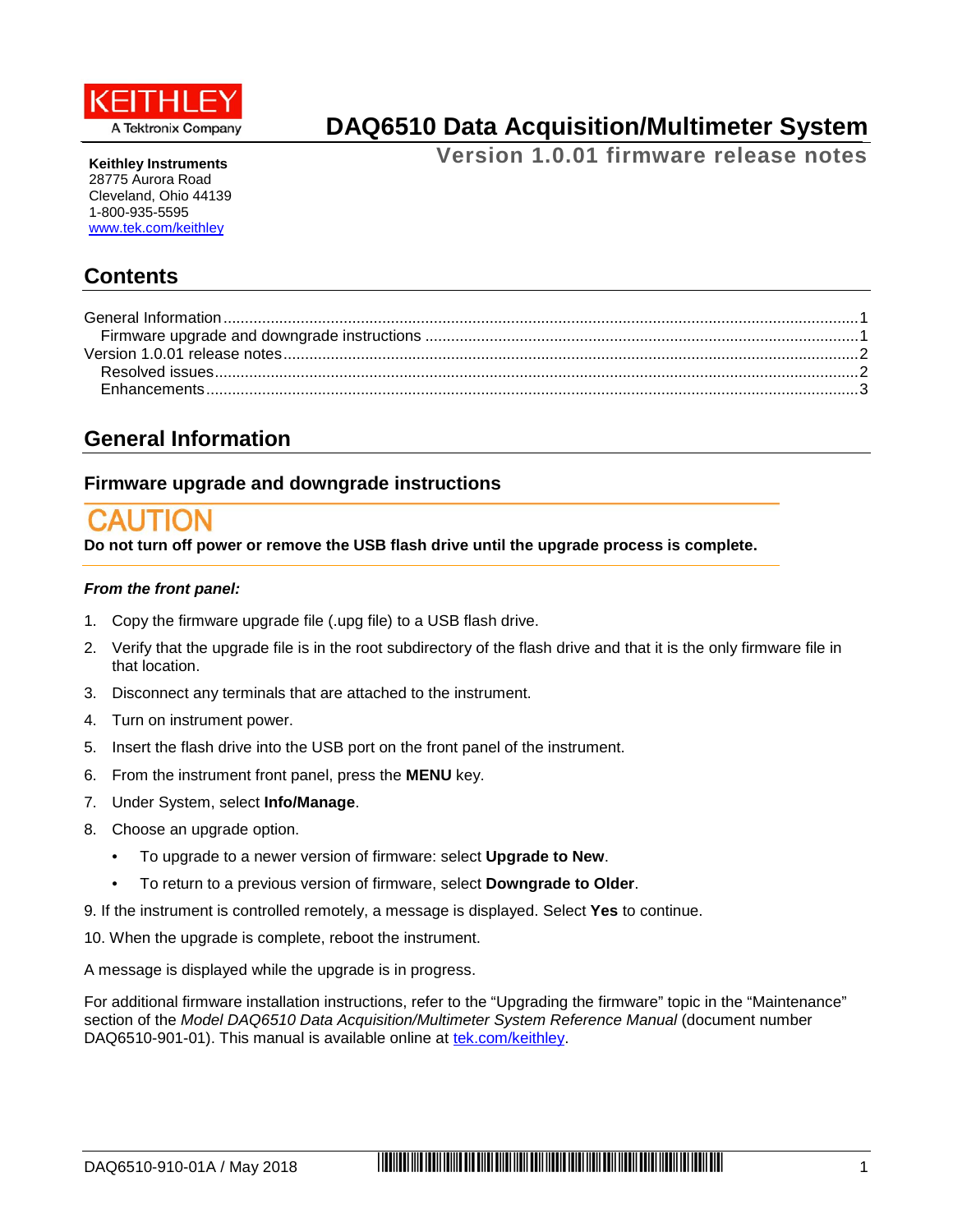# <span id="page-1-0"></span>**Version 1.0.01 release notes**

### <span id="page-1-1"></span>**Resolved issues**

| <b>Issue Number:</b> | <b>NIHK-4779</b>                                                                                                                                               |
|----------------------|----------------------------------------------------------------------------------------------------------------------------------------------------------------|
| Symptom:             | The USB interface may exhibit lockups when used for extended periods.                                                                                          |
| <b>Resolution:</b>   | The USB interface has been changed to improve performance, status byte<br>responsiveness, and long term reliability. There is no impact to VISA compatibility. |
| <b>Issue Number:</b> | <b>NIHK-6176</b>                                                                                                                                               |
| Symptom:             | Using the infinite count in a trigger model can yield unexpected results.                                                                                      |
| <b>Resolution:</b>   | The use of an infinite count in a trigger model has been improved and functions as<br>expected.                                                                |
| <b>Issue Number:</b> | NIHK-6183, NIHK-6204, NIHK-6211                                                                                                                                |
| Symptom:             | When the KTTI-GPIB card is installed and GPIB communications are used, the SRQ line<br>on the GPIB interface is not functional.                                |
| <b>Resolution:</b>   | The SRQ line is now properly driven on the GPIB interface.                                                                                                     |
| <b>Issue Number:</b> | <b>NIHK-6184</b>                                                                                                                                               |
| Symptom:             | Frequent switching using the FRONT/REAR TERMINALS switch may make the<br>instrument inoperable.                                                                |
| <b>Resolution:</b>   | The switching between front and rear terminals has been improved.                                                                                              |
| <b>Issue Number:</b> | <b>NIHK-6215</b>                                                                                                                                               |
| Symptom:             | In any emulation mode, a 4-wire reading may incorrectly return an overflow.                                                                                    |
| <b>Resolution:</b>   | In all emulation modes, 4-wire readings return the correct reading.                                                                                            |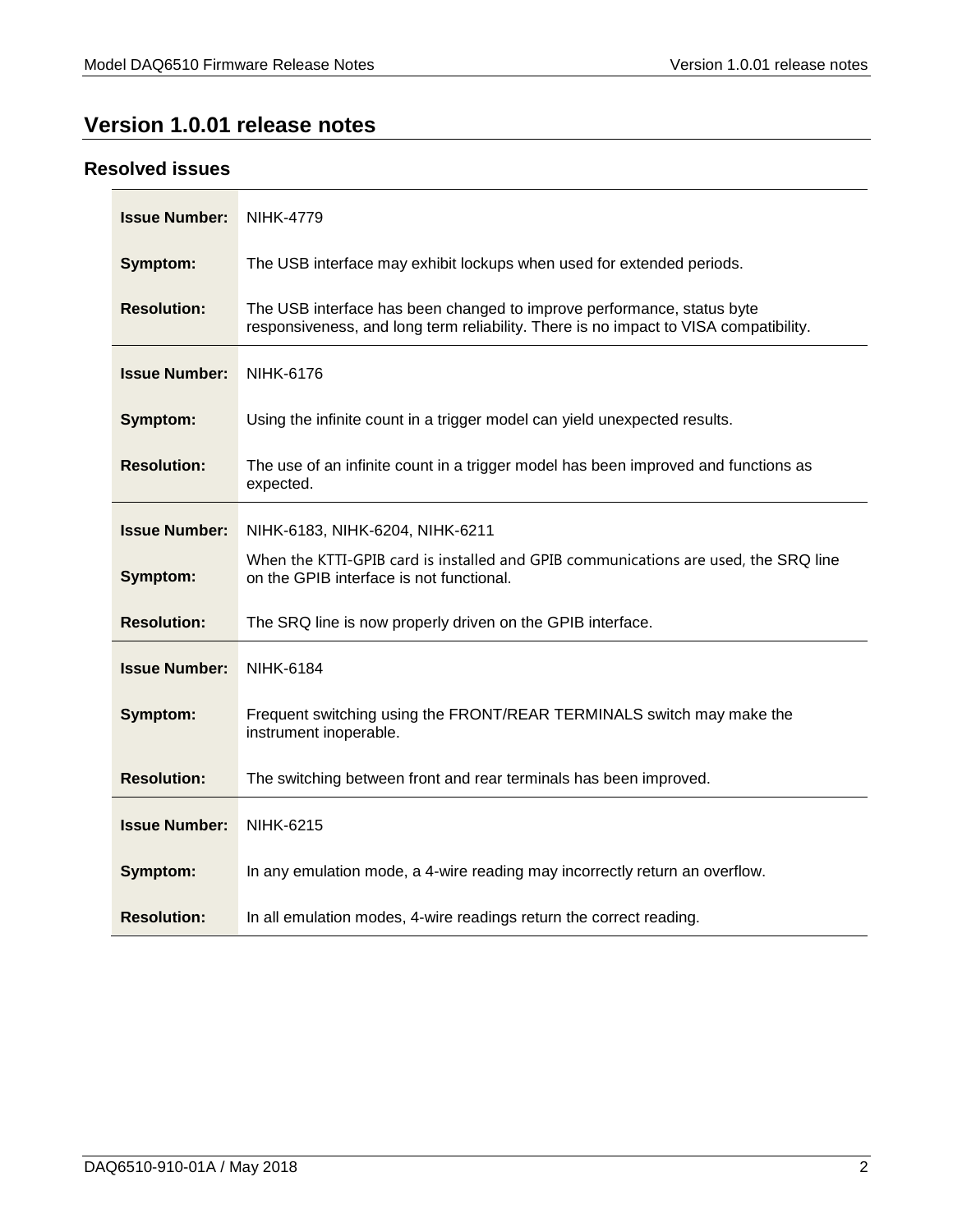| <b>Issue number:</b> | <b>NIHK-6242</b>                                                                                                                                                                                                                                                                                                                                                                                                                                                                                                                                                                                                                                        |
|----------------------|---------------------------------------------------------------------------------------------------------------------------------------------------------------------------------------------------------------------------------------------------------------------------------------------------------------------------------------------------------------------------------------------------------------------------------------------------------------------------------------------------------------------------------------------------------------------------------------------------------------------------------------------------------|
| Symptom:             | When the instrument is emulating the Keithley Model 2700 the instrument uses a<br>different version of the moving average filter than the actual Keithley Model 2700 or<br>2701.                                                                                                                                                                                                                                                                                                                                                                                                                                                                        |
| <b>Resolution:</b>   | Emulation of the Keithley Model 2700 and 2701 now uses the same version of the<br>moving average filter as the original products. This type of filter is also available in non-<br>emulation modes under the name Hybrid Average filter. Channels do not support the<br>hybrid filter type.                                                                                                                                                                                                                                                                                                                                                             |
|                      | A hybrid filter combines characteristics of the repeating and moving filter types. A hybrid<br>filter always averages an entire window of readings before returning the requested<br>filtered reading. If the window is empty when the first reading is triggered, multiple<br>readings are made to fill the window, after which the single requested filtered reading is<br>returned. This process may take longer than a single reading. Once the window is filled,<br>subsequent triggers make a single reading, add it to the window, and return the single<br>requested filtered reading. This process will take the duration of a single reading. |
|                      | The TSP and SCPI commands for these filter-type options are<br>dmm.measure.filter.type = dmm.FILTER_HYBRID_AVG and<br>[SENSe[1]]: <function>:AVERage:TCONtrol:HYBRid</function>                                                                                                                                                                                                                                                                                                                                                                                                                                                                         |
| <b>Issue number:</b> | <b>NIHK-6331</b>                                                                                                                                                                                                                                                                                                                                                                                                                                                                                                                                                                                                                                        |
| Symptom:             | Using the Keithley Model 7701, 7706, or 7708 to make measurements may result in<br>overflows and inaccuracies when, without opening all of the channels in between, you<br>make a 2-wire measurement followed by a 4-wire measurement or a 4-wire<br>measurement followed by a 2-wire measurement. A scan with both 2-wire and 4-wire<br>measurements may be inaccurate after the change-in-function has occurred.                                                                                                                                                                                                                                      |
|                      | A scan with a single function, either 2-wire or 4-wire measurments, would contain<br>accurate measurements.                                                                                                                                                                                                                                                                                                                                                                                                                                                                                                                                             |
| <b>Resolution:</b>   | The 7701, 7706, or 7708 now make accurate measurements for all combinations of<br>2-wire and 4-wire measurements, whether in a scan, script, or from the display.                                                                                                                                                                                                                                                                                                                                                                                                                                                                                       |

## <span id="page-2-0"></span>**Enhancements**

| <b>Issue number:</b> NIHK-3957 |                                                                                                                              |
|--------------------------------|------------------------------------------------------------------------------------------------------------------------------|
| Enhancement                    | When the EXIT key is pressed, the previous screen becomes active. Previously, the<br>instrument returned to the menu screen. |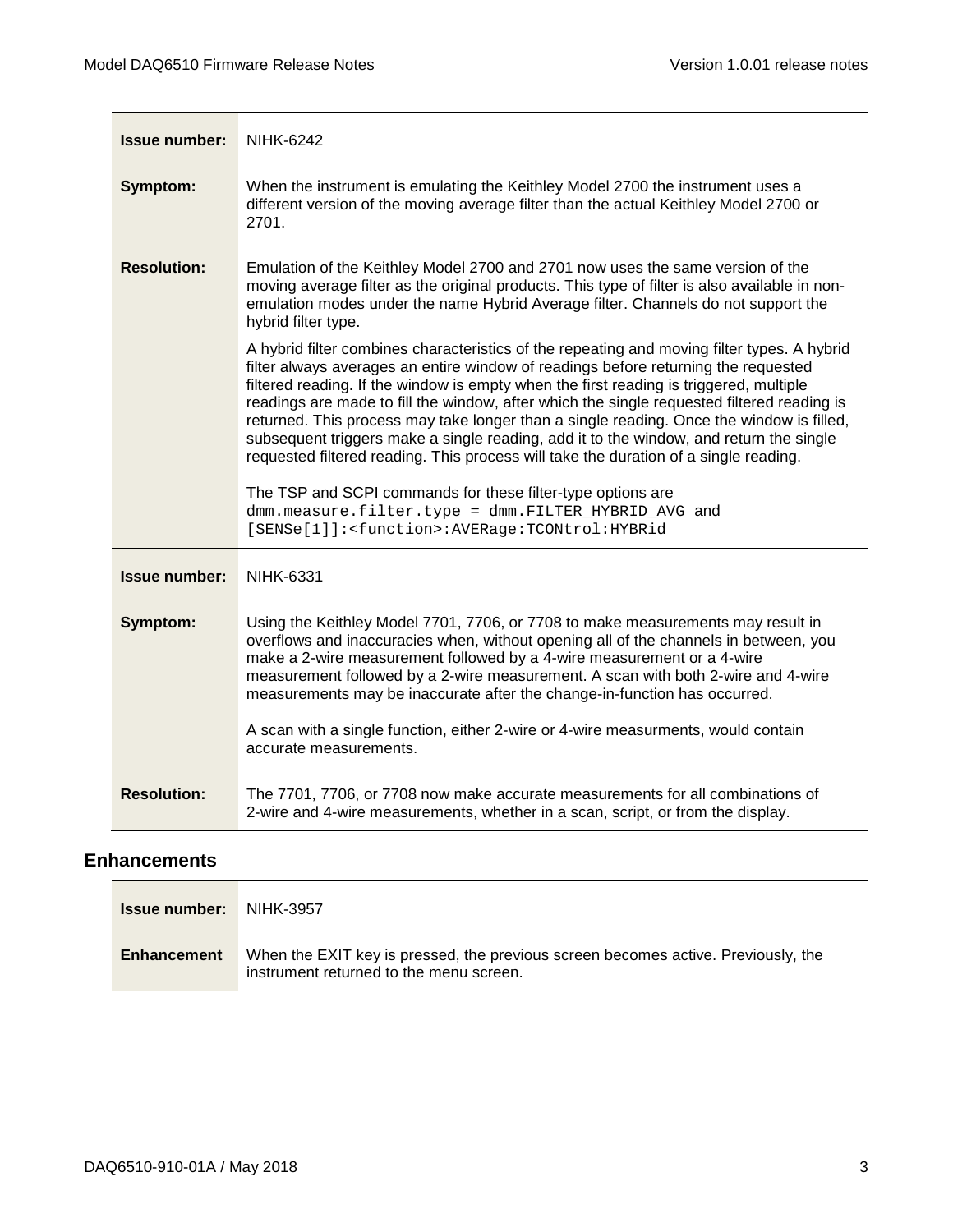| <b>Issue number:</b> | <b>NIHK-5778</b>                                                                                                                                                                                                                                                                                                                                                                                                                            |
|----------------------|---------------------------------------------------------------------------------------------------------------------------------------------------------------------------------------------------------------------------------------------------------------------------------------------------------------------------------------------------------------------------------------------------------------------------------------------|
| <b>Enhancement</b>   | The scan time for scans with a count greater than one and autoranged functions has<br>been improved. The instrument now retains the range learned from the first scan<br>iteration and uses it as a basis for delays and ranging on subsequent scans. Previously,<br>only worse case values were considered.                                                                                                                                |
| <b>Issue number:</b> | <b>NIHK-6156</b>                                                                                                                                                                                                                                                                                                                                                                                                                            |
| <b>Enhancement:</b>  | SCPI commands were added to programmatically control the display's active reading<br>buffer and watch list. Additional documentation can be found in the latest reference<br>manual under the: DISPlay: WATch: CHANnels and: DISPlay: BUFFer: ACTive<br>commands.                                                                                                                                                                           |
| <b>Issue number:</b> | <b>NIHK-6158</b>                                                                                                                                                                                                                                                                                                                                                                                                                            |
| <b>Enhancement:</b>  | The Reset Popups button on the Event Log screen, Log Settings tab, now clears the<br>error log of any suppressed warning popups. When a warning event occurs, the user<br>interface displays a popup. You can suppress the popup so that subsequent warnings do<br>not generate a popup. Previously, the suppression list could not be cleared.                                                                                             |
| <b>Issue number:</b> | <b>NIHK-6168</b>                                                                                                                                                                                                                                                                                                                                                                                                                            |
| <b>Enhancement:</b>  | SCPI now allows the use of the dBm unit in a writable buffer. Additional documentation<br>can be found in the latest reference manual under the : TRACE: WRITE: FORMAT<br>command.                                                                                                                                                                                                                                                          |
| <b>Issue number:</b> | NIHK-6171, NIHK-6172                                                                                                                                                                                                                                                                                                                                                                                                                        |
| <b>Enhancement:</b>  | A moving average filter is no longer allowed as a filter type on a channel. The moving<br>average filter makes a reading, averages it with a previous set of readings, and returns<br>the result. This can yield unexpected results during a scan because the averaged<br>readings will not be sequential in time. To prevent inadvertent errors, this option has<br>been removed for channels. It is still available for normal DMM usage. |
| <b>Issue number:</b> | <b>NIHK-6195</b>                                                                                                                                                                                                                                                                                                                                                                                                                            |
| <b>Enhancement:</b>  | The time taken to switch functions using the front panel has been reduced substantially<br>across all functions.                                                                                                                                                                                                                                                                                                                            |
| <b>Issue number:</b> | <b>NIHK-6213</b>                                                                                                                                                                                                                                                                                                                                                                                                                            |
| <b>Enhancement:</b>  | All emulation modes now support a beeper for continuity and limits.                                                                                                                                                                                                                                                                                                                                                                         |